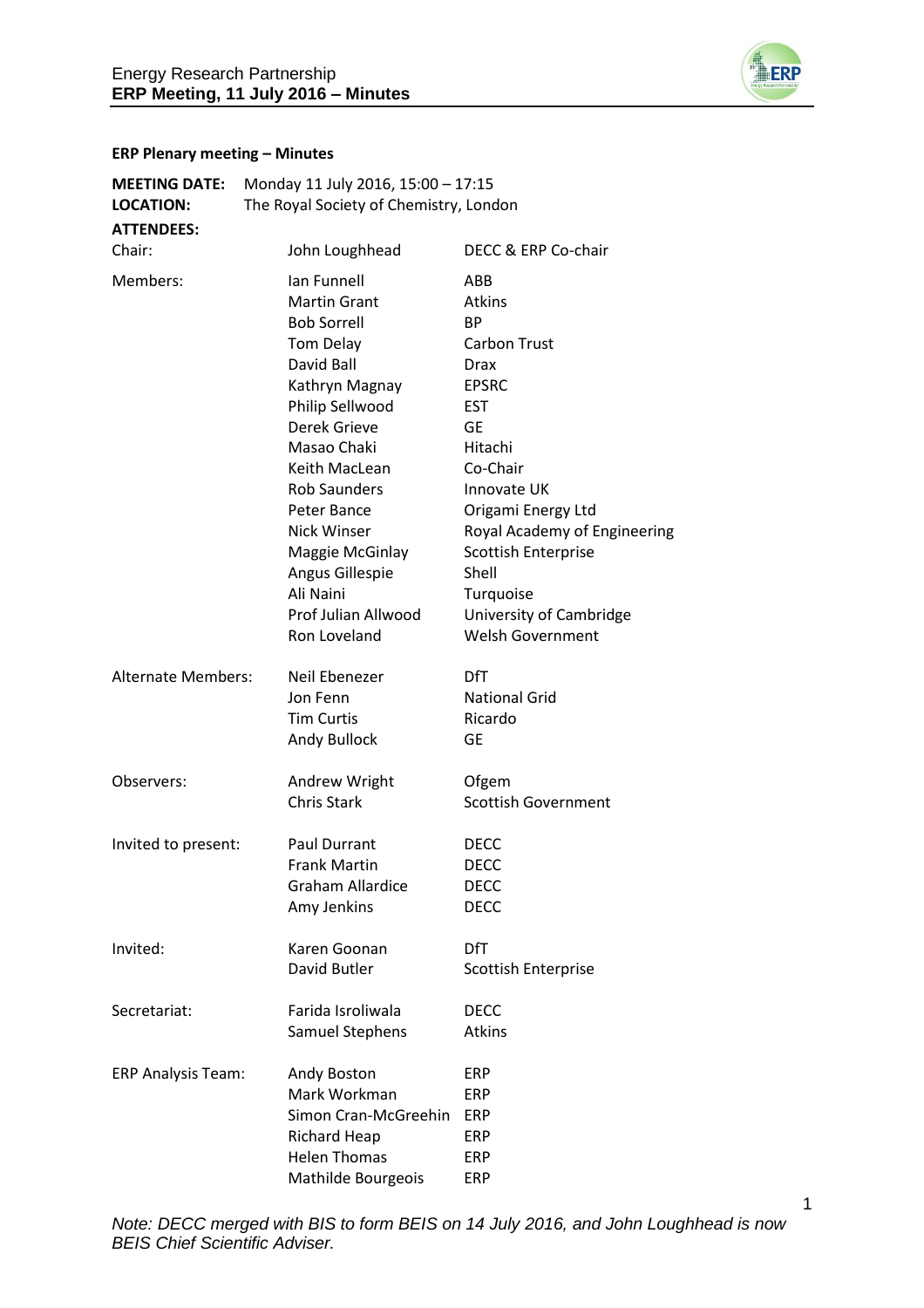

# **1. Chair's introduction**

Written apologies were acknowledged: John Miles – Arup, Carl Arntzen – Bosch, Phil Blythe – DfT (with Neil Ebenezer in attendance), David Clarke – ETI, Duncan McLaren – Friends of the Earth Scotland, David Wright – National Grid (with Jon Fenn in attendance), Neville Jackson – Ricardo (with Tim Curtis in attendance), Marta Smart – SSE, and Jim Watson – UKERC.

The following were welcomed: Ian Funnell (main member representative for ABB): invited guest presenters Paul Durrant, Frank Martin, Graham Allardice and Amy Jenkins from DECC; and invited members' colleagues Karen Goonan of DfT and Andy Bullock of GE; and David Butler of Scottish Enterprise as member of the Barriers to Energy Storage Steering Group and observer at the meeting.

The chair also welcomed new industry Secretariat Samuel Stephens from Atkins and noted that Martin Grant from Atkins would be taking over as Industry Co-chair after the October Plenary.

The minutes of the April 2016 meeting were approved with no amendments from members.

The key objectives of the plenary meeting were outlined as follows:

- I. Project review of Energy Storage Project.
- II. Presentations from Paul Durrant (DECC) on "The Energy Innovation Board Role for ERP" and Frank Martin (DECC) on "5<sup>th</sup> Carbon Budget – Engaging with External Stakeholders".
- III. Consider and discuss options for ERP Resourcing and next Consortium Agreement
- IV. Consider and discuss a new ERP project**.**

## **2. Energy Storage Project**

John Loughhead introduced the session, advising that a full report would be published in October 2016. Project Steering Group Chair, Peter Bance (Origami), was called on to introduce the session.

Peter highlighted the objectives of the agenda item were for members to provide any comments relating to course correction of the project work and/or more specific feedback on conclusions and recommendations so far. He stated the purpose of the project was to identify barriers and provide recommendations that could help to provide clarity for the energy storage supply chain. He clarified the project scope covered system-wide energy storage (including thermal, gas, hydrogen, transport) without a technical 'deep-dive' into each technology. The work focused on storage assets that were networked (as opposed to battery storage in mobile phones, for example).

Helen Thomas (ERP Analysis Team) presented the key aspects of the project so far:

- System-wide energy storage already exists, largely as fossil fuels, but this is changing;
- Energy storage is complex to assess with a range of characteristics, options and applications.
- System challenges are greater at the long duration, higher capacity end of the scale but at that scale there are *fewer* storage solutions;
- Alternative solutions (e.g. DSR, Interconnection, Active Network Management, cross-sector hydrogen solutions etc.) can offer some of the same services as storage, but the benefits of these are currently hard to assess.
- Three main themes of barriers have emerged throughout the project process:
	- 1. Valuing System Services
	- 2. Promoting a level-playing field
	- 3. Clarifying the role of system-wide energy storage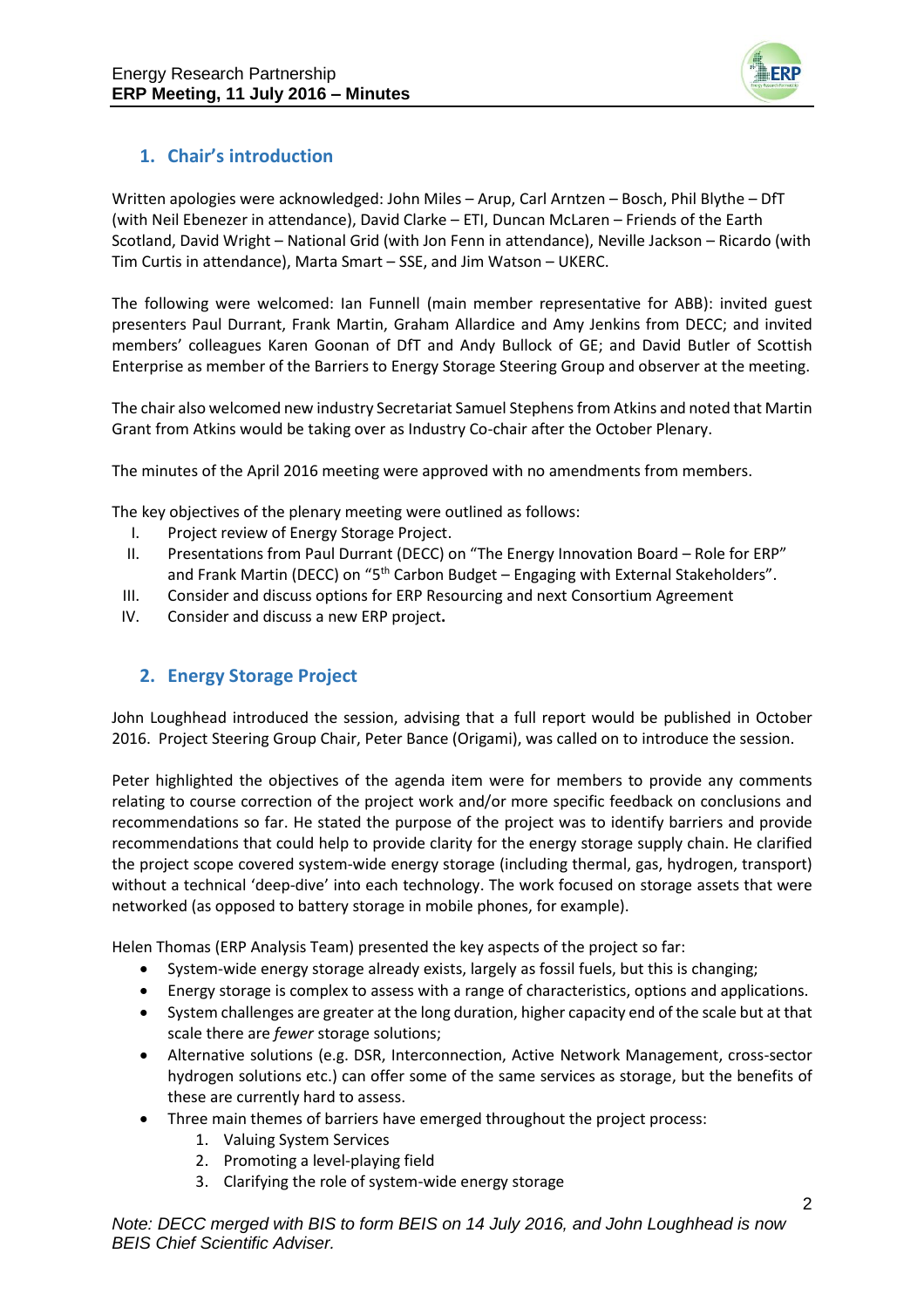

- Related to these themes there are five key messages that have also come to light:
	- 1. **Value and identify levels** of key system services that are required with associated metrics and mechanisms.
	- 2. **Assign a dedicated independent body** with responsibility for designing, advising on, and considering storage as one of a number of options for providing system services such as flexibility, resilience and security, from a whole-system perspective.
	- 3. **Adapt existing regulatory frameworks to enable a level-playing field** for all solutions including storage.
	- 4. **Create conditions of greater certainty for investors** by better indicating the market size, placing a value on system services, and shifting away from valuing assets only to also valuing services that assets provide.
	- 5. **Address regulatory rules that result in heavy risk**, such as temporarily halting of revenues for renewable generation during assessment of retrofitted storage.

The impact of the work so far was briefly covered with a main impact being to help inform and act as a sounding-board for DECC and Ofgem's Call for Evidence on Smart Energy. Helen Thomas proposed continued work in areas of: future market potential for storage; costs & business cases; more focus on thermal, transport & hydrogen storage; and solutions to barriers raised so far.

Members provided comments and feedback, including:

- It is recognised that, more generally, energy market arrangements could be improved in various aspects, and so it would be helpful if the project could separate out specific energy storage issues from more generic issues.
- Long-term financial uncertainty around the business case is a generic issue for risk capital, but greater certainty for storage would be welcomed, e.g. how customers could hedge long-term storage investments.
- The emphasis on a level-playing field was welcomed, but it was acknowledged that this could be difficult to achieve (because energy markets are determined by the technology landscape of the time, and because storage has such a broad range of options and applications) so some dedicated treatment might be needed.
- The Future Power System Architecture (FPSE) project commissioned by DECC is initiating work on what is required of a future energy system, focused on power albeit with some cross-sector considerations.
- An independent dedicated body (which would not necessarily be regulatory) would work on whole system design for system services, rather than on storage alone. Improvements to regulations for storage would best be undertaken by existing bodies (DECC, NG, Ofgem), albeit with a need for improved clarity of their roles.
- A slightly improved sense of scale of storage is needed for the various storage options and applications available; logarithmic scales on charts can mask the scale, whereas a linear scale would emphasise the lack of long duration/high capacity solutions.
- We should be open minded to alternative forms of storage, for example thermal mass as a form of storage, both heat and cooling, but also interconnection into other nations' storage, such as Norwegian Hydro or Icelandic Geothermal (ABB). However, the UK should not succumb to 'techno-optimism' with PHES being the current benchmark (UoC).
- Recommendations should distinguish between electrical or heat storage, and should be clear about what we wanted to achieve, identifying who should do what, and to whom.

#### **Action: Helen Thomas to make contact with Innovate UK regarding business models for storage.**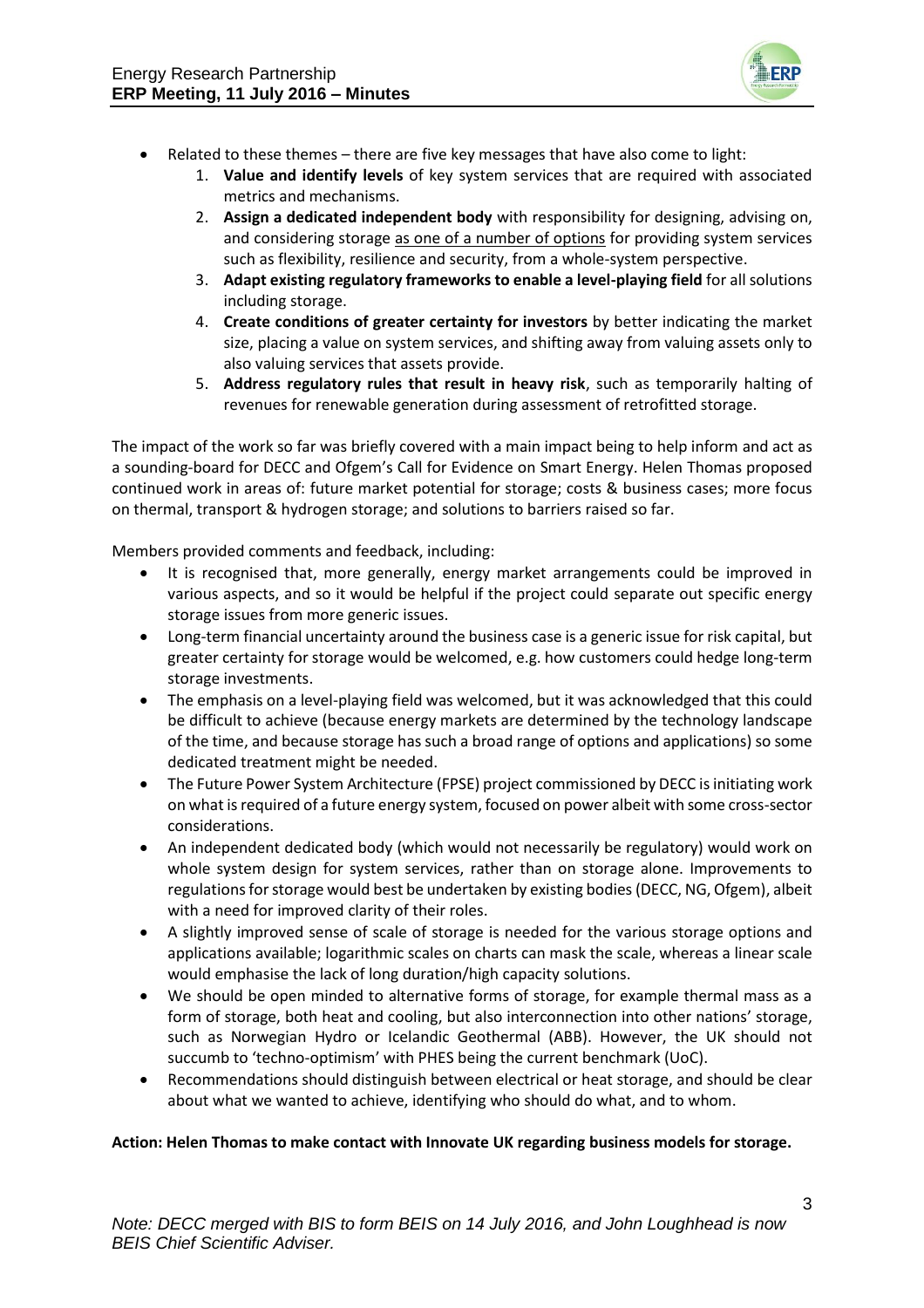

# **3. ERP's Role – Advisory Challenge Role**

The Chair introduced and welcomed Paul Durrant (DECC) and Graham Allardice (DECC). The Chair noted that Member discussion of this item will be taken together with the next agenda item.

Paul Durrant noted the objective of the item was to discuss how the new Energy Innovation Board (EIB) might access an expertise and a challenge function, through the ERP membership

Graham Allardice (DECC) highlighted:

- EIB's purpose is to ensure energy innovation supports government policy priorities, ensures value for money, helps leverage private sector investment and leads to accelerating the commercialisation of new technologies and systems.
- EIB's membership is purposefully small with DECC and BIS, (now both joined in BEIS), DfID, DfT, Innovate UK, RCs, and Ofgem as core members. Up to 3 independent board members will bring external input and necessary expertise.
- In addition, an external advisory function to enable external organisations to engage with the EIB would help add capacity and effectiveness to the Board's work and provide challenge and advice. ERP members would be well placed to provide this sort of function.
- In addition to its existing activities, the ERP could take on some specific tasks, such as:
	- $\circ$  Offering standing support for EIB to review plans and supporting documents. ERP convening groups of members and collating their input. DECC could fund up to one full-time equivalent (FTE) to support this additional work.
	- o Deep-dive functions into specific areas using ERP project expertise and Member input. DECC could fund up to one FTE for this additional work.

Clarification was sought over the involvement of Devolved Administrations. It was noted that EIB core members had UK-wide remits. Ad hoc membership of the Board would be offered to other Government organisations as required. The Chair added that EIB was partly due to ERP recommendations a couple of years ago, to DECC, HMT and No.10 about the need for stronger central co-ordination. It was noted that the EIB would consider the external advisory function at its next meeting in October.

## **4. Fifth Carbon Budget – Engaging with External Stakeholders**

The Chair introduced and welcomed Frank Martin (DECC) and Amy Jenkins (DECC), who presented on ' Fifth Carbon Budget – Engaging with External Stakeholders'.

Amy and Frank gave an overview of the Fifth Carbon Budget and the need for input into the emission reduction plan. Key points included:

- The focus across government is now developing our emissions reduction plan;
- The scale of this challenge was emphasised by Committee on Climate Change's recent 2016 Progress Report;
- The emissions reduction plan addresses how to decarbonise all sectors out to 2032 but also 2050 but there are particular challenges in the field of heat/buildings and transport;
- Exploring new proposals & scenarios for what different versions of meeting the Fifth Carbon Budget might look like;
- Learnt lessons from previous policies (say on buildings) that we need to be sensitive to the range of barriers;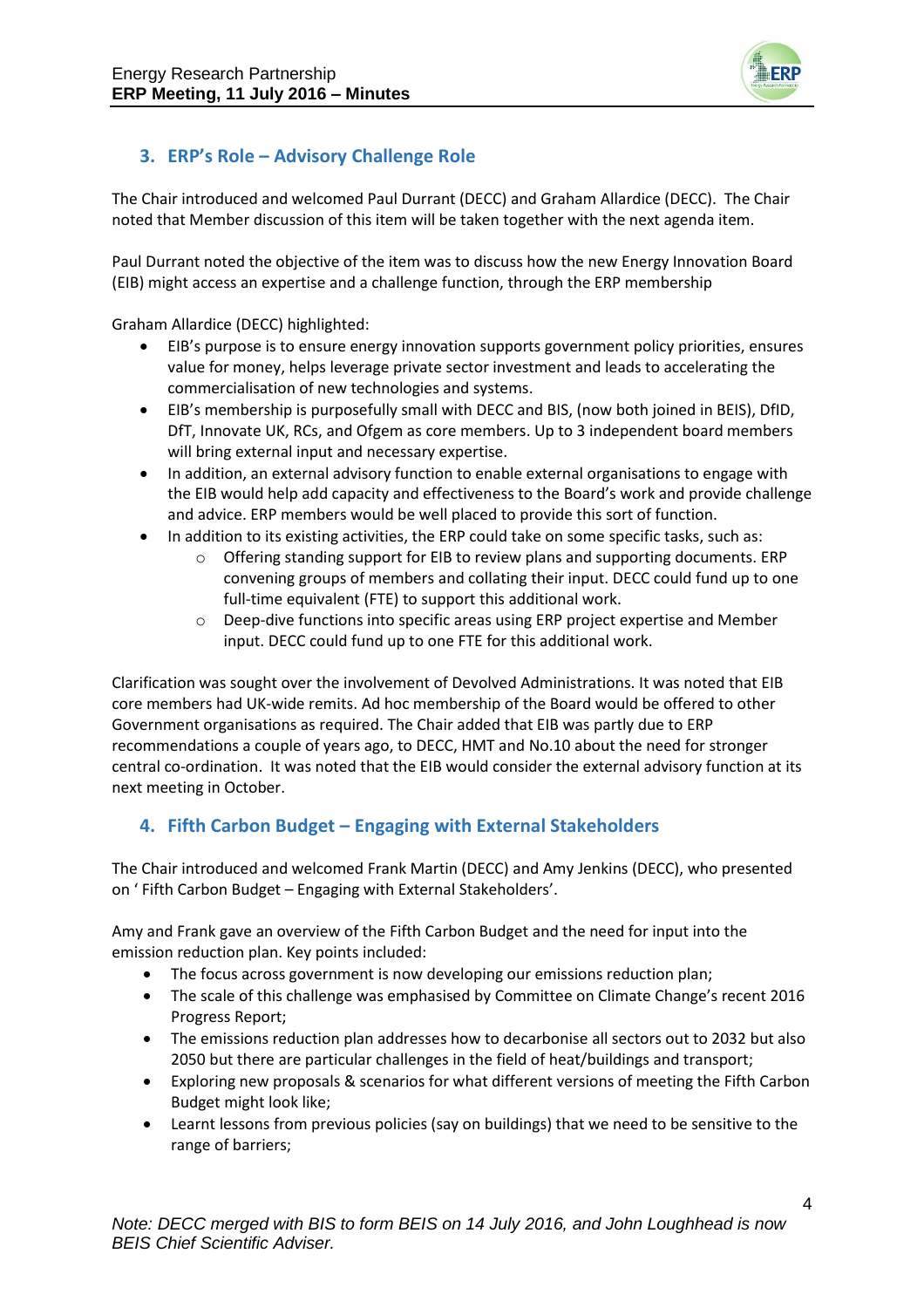

 A shared challenge: industry and business need to have the confidence to invest and innovate.

Frank Martin (FM) concluded that it was important for external stakeholders to be engaged in the process:

- Commencing an engagement strategy to ensure that HMG brings in outside thinking to inform the emissions reduction plan.
- Working closely with organisations from across the energy sector to identify new policy ideas and quality assure existing ones:
	- $\circ$  Inviting groups to put forward high level policy suggestions by completing a short template in advance of meetings;
	- Holding workshops with existing decarbonisation forums and convening new taskforces on heat and energy efficiency.
- Bringing in experts from across government, including BIS, CLG, Defra, DfT and HMT.
- Use this process as a catalyst to grow the community of interested parties to inform the UK's decarbonisation progress.

FM invited the membership to consider if the ERP would be willing to play a challenge role in the emissions reduction plan process. This would involve quality assuring policy suggestions and offering up their wider expertise as the plan develops.

There was an action for ERP to provide a proposal of this challenge role to DECC by end of this month (July), but the governmental reorganisation which immediately followed this meeting put that on hold.

## **5. ERP Resourcing and Consortium Agreement**

The Chair called on Andy Boston (ERP) to present key points of possible options open to ERP. Andy thanked the small team of members who were helping shape the future of ERP. He explained that they were keen that the future shape of ERP and the work plan were driven fundamentally by the need to address climate change by transforming the energy system. ERP's activities should centre on the need for innovation to meet the energy trilemma objectives during our transition to a low carbon economy and work would be carried out with impartiality and transparency. Andy recognised that ERP would have a dual role, firstly to run a programme as directed by members, similar to the current research, but may include some shorter projects. Secondly it would provide the challenge role to EIB, which could be a mixture of standing support (seeking member views, convening groups, reviewing documents) and occasional deep dives into a particular technology area. He also noted the desire of some members that ERP could also provide a challenge to them upon request. The member-led programme of work would be paid for by the members' contributions, there would be five bands for private members based on global turnover and one for public sector bodies. EIB challenge activity would be funded through a separate arrangement with DECC.

To allow time for the new arrangements to be put in place, Andy proposed a six month extension to the current Consortium Agreement with fees calculated on a pro-rata basis. This would need to be signed by the end of September (to retain current analysis team), with the new agreement (to start July 2017) signed by the end of March. A separate agreement with DECC, to cover EIB activity could be put in place as early as January.

In summary the EIB challenge work would enhance the recognition of ERP and its impact whilst giving an opportunity for members to work more closely with government. For EIB, ERP provided a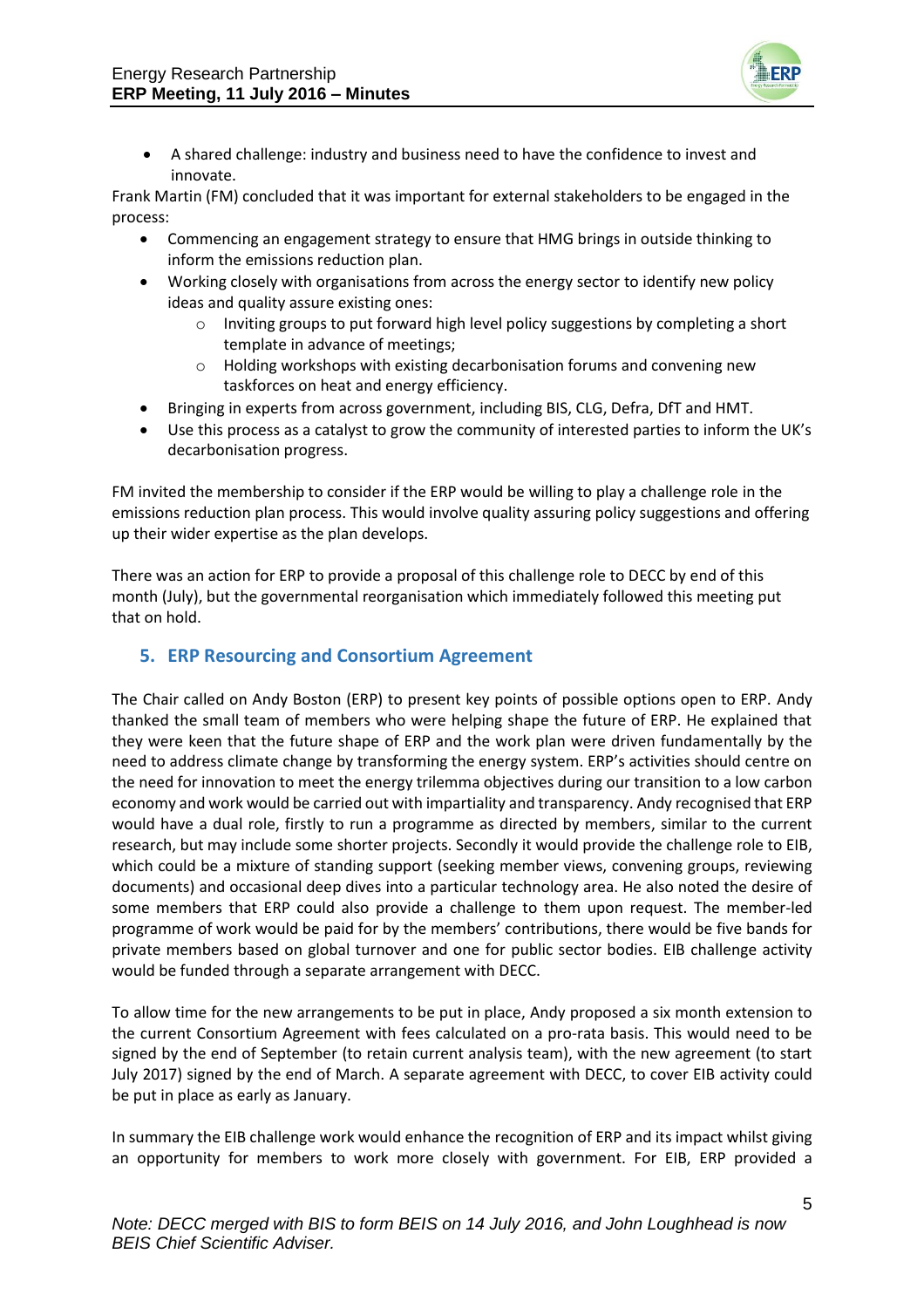

recognised brand that was already well connected with a broad spectrum of energy innovation actors, and could provide the challenge role without the need to create a new organisation.

Members provided the following comments and questions:

- Several Members expressed their support for this potential new role for ERP, noting it would increase impact.
- ERP's governance structure needs to ensure it remains a challenge and not a confirmation function for any advisory role it undertakes. It was clarified that the proposed EIB's funding for ERP could include staff time, workshop facilities or external technical input to gather members' or sector views.
- It was questioned whether ERP could be totally transparent given its members interests. In response it was noted that EIB was looking at cohesion and consistency of programmes, which meant this shouldn't be a problem.
- ERP has to safeguard its impact and ensure that the new key customer did not take over from member led work. For example would the EIB funding of two full time staff reduce staffing for members' work?
- This could be a good opportunity to look at how ERP might do things differently: how we do projects and decide on work.
- Clarification was sought over ETI/ESC analytical function relative to ETI (or ESC in future).
- It was asked if ERP's membership should be broadened to reflect EIB's increasing breadth.
- The need to have SME representation on ERP was highlighted.
- Clarification was sought over EIB's scope especially with Devolved Administrations. Paul Durrant explained that the rationale behind EIB was to forge stronger relationships between programmes, however they had to recognise political difference between administrations.
- The challenge function to the carbon budget was questioned as ERP only meets quarterly. Frank Martin suggested an ERP sub-group could be formed.
- The impact of Brexit on the consortium agreement was raised. The response noted it would not be known until the new PM is in place, but ERP's primary purpose was still relevant. It was added that EIB and ERP would need to have answers on Brexit impact on R&D, which may mean EIB needs more input from ERP. Members were reminded that the 5<sup>th</sup> carbon budget was UK-led and not EU-led.
- It was asked who would oversee and review of the agreement between the ERP and the EIB, to ensure ERP's role remained as an independent challenge function. A mechanism to resolve the question will be sought, and reference was made to previous examples such as the terms of reference of the Renewables Advisory Board.
- Clarification was sought over Membership fees for the CA extension, and risk if members dropped out. Andy Boston noted rates would not change, and finances were robust even if a few members dropped out.
- It was queried why the fees might increase, despite extra funding from DECC. It was advised that ERP had been operating a deliberate deficit to use up surplus. From 2017 rent will be charged for office space, and fees have never been adjusted for inflation. Furthermore it was clarified the proposed additional funding from DECC would be to cover new activity for the EIB. Members' subscriptions will need to continue to resource the ERP core work programme.
- It was suggested that business planning was needed to determine the right resourcing for ERP.

John Loughhead observed a general feeling of support for the proposals. He noted the ethos of the forum / steering groups was unique so ERP was listened to. ERP is alone in synthesising analysis and obtaining critique using its broad membership, thus not duplicating any strategy function at Energy Systems Catapult. He acknowledged the need to consider EIB links to Devolved Administrations, and